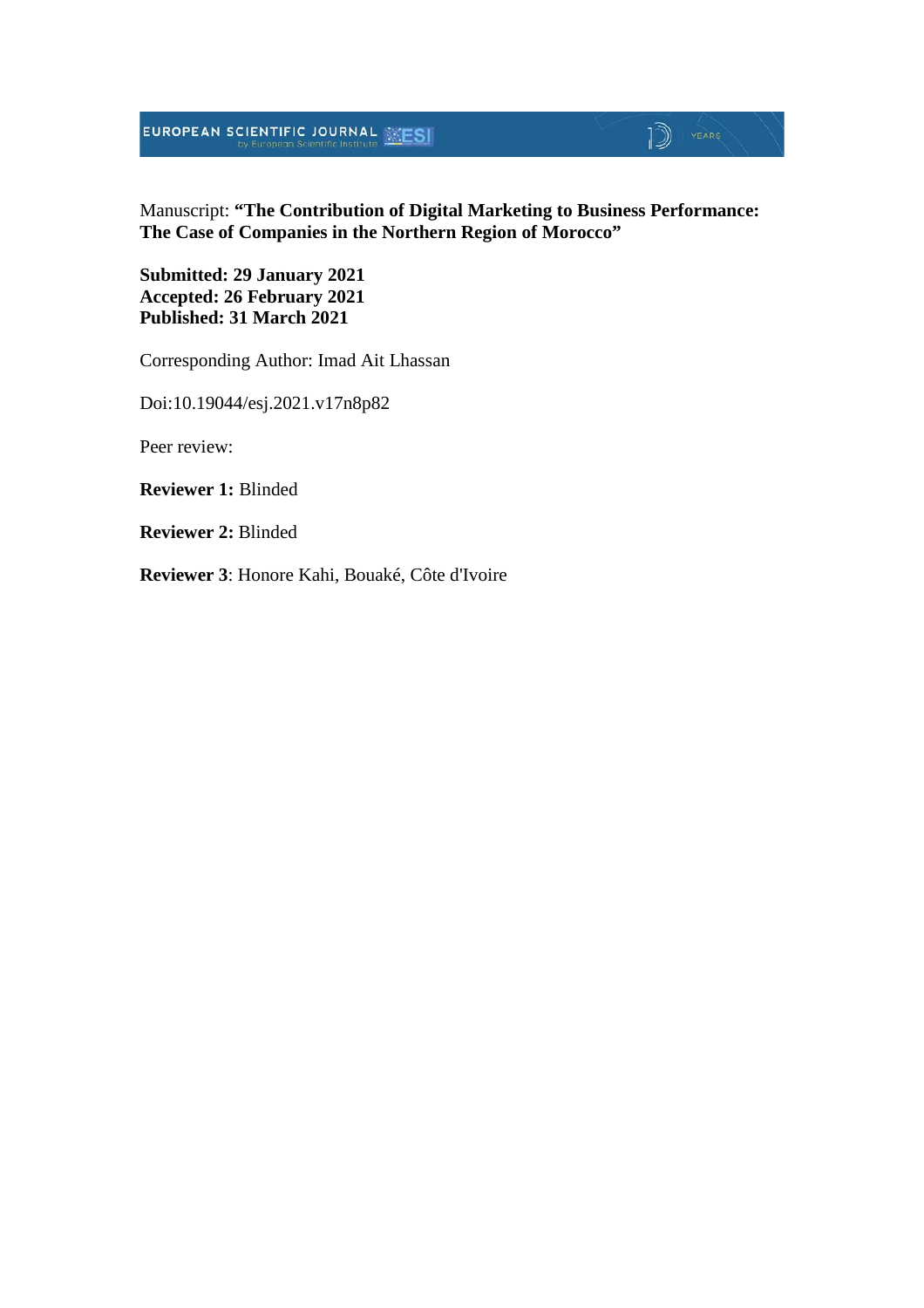# **ESJ** *Manuscript Evaluation Form 2020*

This form is designed to summarize the manuscript peer review that you have completed and to ensure that you have considered all appropriate criteria in your review. Your review should provide a clear statement, to the authors and editors, of the modifications necessary before the paper can be published or the specific reasons for rejection.

Please respond within the appointed time so that we can give the authors timely responses and feedback.

NOTE: ESJ promotes peer review procedure based on scientific validity and technical quality of the paper (not perceived the impact). You are also not required to do proofreading of the paper. It could be recommended as part of the revision. *ESJ editorial office would like to express its special gratitude for your time and efforts. Our editorial team is a substantial reason that stands ESJ out from the crowd!* 

| Reviewer Name: KAHI                                                                                                                                                                                                  | Email: honorekahi@uao.edu.ci                            |  |  |
|----------------------------------------------------------------------------------------------------------------------------------------------------------------------------------------------------------------------|---------------------------------------------------------|--|--|
| University/Country: Bouaké / Côte d'Ivoire                                                                                                                                                                           |                                                         |  |  |
| Date Manuscript Received: 14 <sup>th</sup> february 2021                                                                                                                                                             | Date Review Report Submitted: 20 <sup>th</sup> february |  |  |
| Manuscript Title: The Contribution of Digital Marketing to the Business Performance: The<br><b>Case of Companies in the Northern Region of Morocco</b>                                                               |                                                         |  |  |
| ESJ Manuscript Number: 49.02.2021                                                                                                                                                                                    |                                                         |  |  |
| You agree your name is revealed to the author of the paper:<br>Yes/No                                                                                                                                                |                                                         |  |  |
| You approve, your name as a reviewer of this paper, is available in the "review history" of the paper: Yes/No<br>You approve, this review report is available in the "review history" of the paper: $Y \text{es/No}$ |                                                         |  |  |

#### **Evaluation Criteria:**

**Please give each evaluation item a numeric rating on a 5-point scale, along with a thorough explanation for each point rating.**

| <i><b>Questions</b></i>                                                    | <b>Rating Result</b><br>[Poor] $1-5$<br>[Excellent] |
|----------------------------------------------------------------------------|-----------------------------------------------------|
| 1. The title is clear and it is adequate to the content of the<br>article. | 3                                                   |
| No comment                                                                 |                                                     |
| 2. The abstract clearly presents objects, methods and<br>results.          |                                                     |